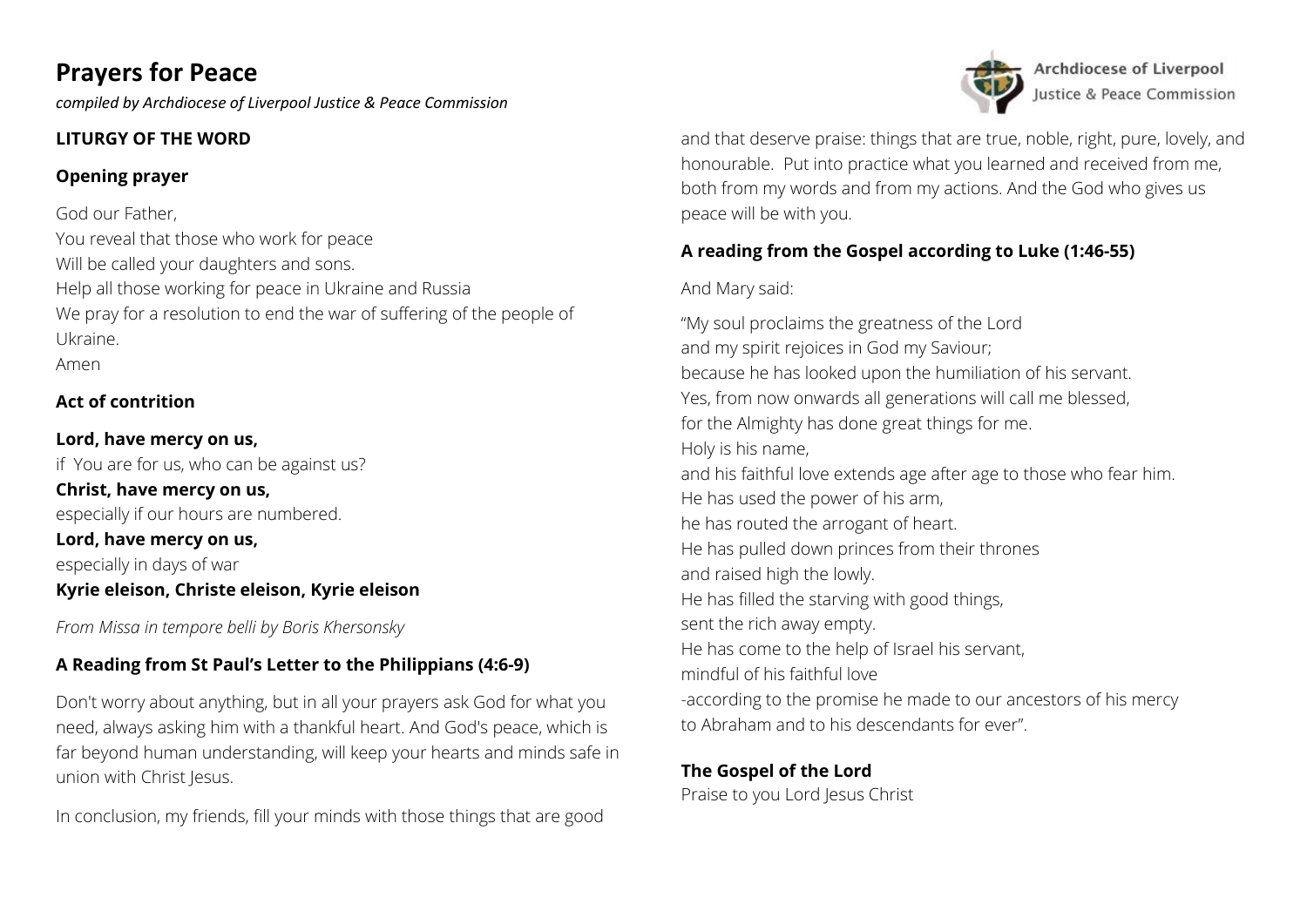## *Extract from the letter from The Conference of European Churches*

We live in a world where everything is interconnected. This is evident when we think of the ecological crisis, Covid-19 pandemic or discussions on sanctions against Russia. As Pope Francis writes in Fratelli Tutti, "we are a global community, all in the same boat, where one person's problems are the problems of all. No one is saved alone; we can only be saved together. We are part of one another"

*The Conference of European Churches (CEC) European Regional Pre-Assembly - 25 February 2022*

## **Prayers of intercession**

We pray for the people of Ukraine, that by your Spirit they will find strength and courage Lord in your mercy, **Hear our prayer**

We pray for those worried about family and friends in Ukraine, that your Spirit will give them comfort. Lord in your mercy, **Hear our prayer**

We pray for those in Russia, especially those speaking out against the invasion of Ukraine. May your Spirit guide and protect them. Lord in your mercy, **Hear our prayer**

We pray for our world leaders, that your Spirit will give them the wisdom needed to make the right decisions. Lord in your mercy, **Hear our prayer**

We pray for those providing humanitarian support to the people of Ukraine. May your Spirit continue to give them the understanding and right judgement they need to continue helping others. Lord in your mercy, **Hear our prayer**

We ask Our Lady, Queen of Peace, to join our prayers with hers as we say

**Hail Mary Full of grace The Lord is with thee Blessed art thou amongst women And blessed is the fruit of thy womb, Jesus Holy Mary, Mother of God Pray for us sinners now And at the Hour of our Death Amen**

### **Closing prayer**

Help us to work God of peace and justice, we pray for the people of Ukraine today. We pray for peace and the laying down of weapons. We pray for all those who fear for tomorrow, that your Spirit of comfort would draw near to them. We pray for those with power over war or peace. for wisdom, discernment and compassion to guide their decisions. Above all, we pray for all your precious children, at risk and in fear, that you would hold and protect them. We pray in the name of Jesus, the Prince of peace.

#### **Amen**

*By Archbishop Justin Welby and Archbishop Stephen Cottrell*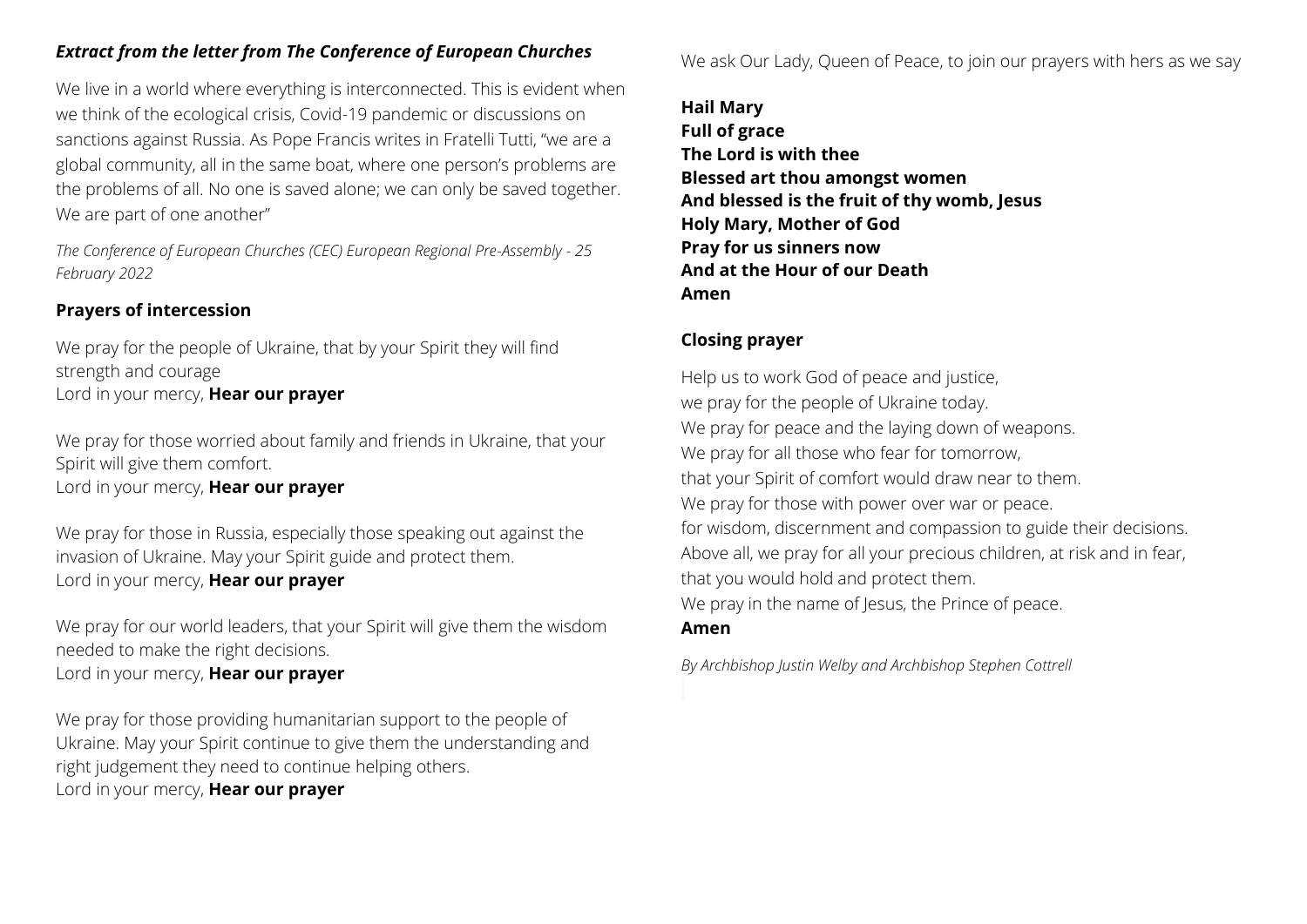# **Prayers for Peace**

*compiled by Archdiocese of Liverpool Justice & Peace Commission*

## **PEACE LITANY**

When peace is fragile, **stay with us, Lord.** When tempers are raised, **stay with us, Lord.** When atrocities occur, **stay with us, Lord.** When forgiveness is rejected, **stay with us, Lord.** When talks break down, **stay with us, Lord**. When agreements are broken, **stay with us, Lord.** When darkness weighs upon us, **stay with us, Lord.** When we cannot see you, **stay with us, Lord.** When burdens feel too heavy, **stay with us, Lord.** When hope seems faint, **stay with us, Lord.** When we are weak, **stay with us, Lord.** When faith seems difficult, **stay with us, Lord.**

For all who have lost hope, **walk with them, Lord.** For all who suffer, **walk with them, Lord.** For all who are sick and in pain, **walk with them, Lord.** For all who are struggling, **walk with them, Lord.** For all who have been badly hurt in life, **walk with them, Lord.** For all who are grieving, **walk with them, Lord.** For all who are depressed, **walk with them, Lord.** For all who feel rejected, **walk with them, Lord.** For all who feel unloved, **walk with them, Lord.** For all who are oppressed, **walk with them, Lord.** For all who are anxious, **walk with them, Lord.**

#### *Archdiocese of Dublin*

http://litmus.dublindiocese.ie/2011/12/prayer-of-support/#more-612

### **Prayer for peace**

Heavenly Father,

Your will for your people is peace, not war. Pour out on our world, especially in Eastern Europe, your Spirit of compassion and solidarity. Grant all those who believe in you the strength to be close to those who suffer and the courage to resolve their differences and conflicts in truth and without resort to arms. Be with the widow, the orphan, the refugee and the peacemaker. Bind us all into the peace of your Kingdom. Through Christ our Lord,

Amen.

By Fr Damian Howard SJ, Provincial for the Jesuits in Britain https://www.jesuit.org.uk/news/pray-for-peace-in-ukraine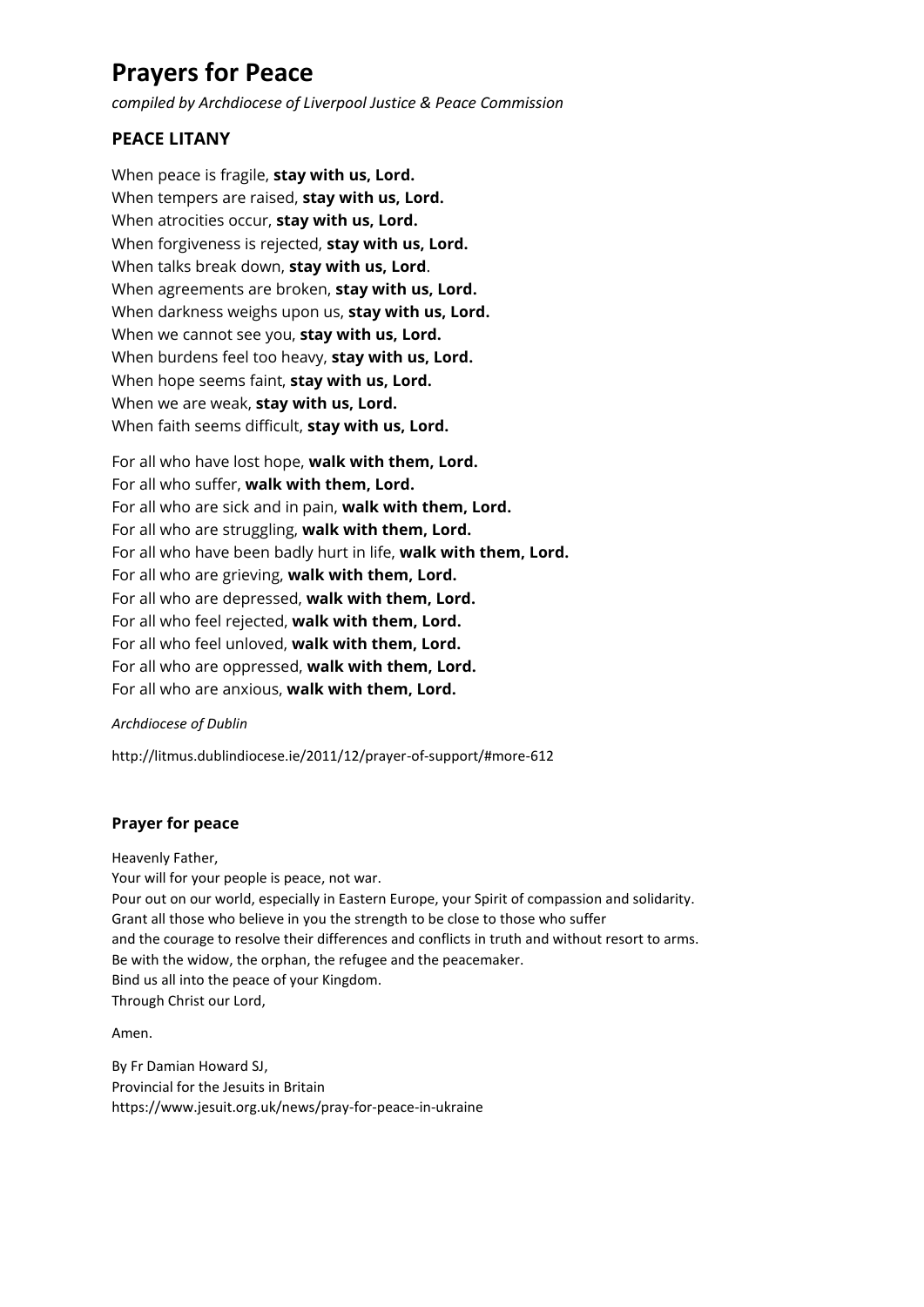## **THE COVENTRY LITANY OF RECONCILIATION**

All have sinned and fallen short of the glory of God.

The hatred which divides nation from nation, race from race, class from class, **FATHER FORGIVE** The covetous desires of people and nations to possess what is not their own, **FATHER FORGIVE** The greed which exploits the work of human hands and lays waste the earth, **FATHER FORGIVE** Our envy of the welfare and happiness of others, **FATHER FORGIVE** Our indifference to the plight of the imprisoned, the homeless, the refugee, **FATHER FORGIVE** The lust which dishonours the bodies of men, women and children, **FATHER FORGIVE** The pride which leads us to trust in ourselves and not in God, **FATHER FORGIVE** Be kind to one another, tender hearted, forgiving one another, as God in Christ forgave you.

https://www.coventrycathedral.org.uk/wpsite/litany-of-reconciliation/

#### **A Prayer for peace**

How do we pray for peace from half a world away? How can words salve and soothe real wounds, Assuage real fears, Wipe tears from real eyes? God of endless compassion, transform our prayers From words into bridges, that span the distances Between us, uniting our hearts in yours. Every time we turn our keys in a lock, May we remember all who are losing their homes. Every time we step into our cars, May we remember all who are having to flee. Every time we embrace our children, May we remember all who are trying to shield theirs from war. May our besieged sisters and brothers Be drawn into the arms of the suffering Christ, And may our cry be heard as one voice, Ringing out from every corner of the earth: God of endless mercy, grant us peace. Amen.

**Cameron Bellm** *is a Seattle-based writer of prayers, poems, and devotionals. After completing her Ph.D. in Russian literature at the University of California, Berkeley, she traded the academic life for the contemplative life, informed by Ignatian spirituality and Catholic social teaching.*  https://www.jesuits.org/stories/a-prayer-for-peace/

#### *Some suggestions for music that may be helpful:*

| Be still and know that I am God                                                      | anon               | https://www.youtube.com/watch?v=lheJPRzAKyg                          |
|--------------------------------------------------------------------------------------|--------------------|----------------------------------------------------------------------|
| Be still my soul                                                                     |                    | K. von Schlegel/Sibelius https://www.youtube.com/watch?v=pwkPsKe-39Y |
| Calm me Lord                                                                         | Margaret Rizza     | https://www.youtube.com/watch?v=NExzcAfw-1w                          |
| Christ be near                                                                       | Keith Duke         | https://www.youtube.com/watch?v=OCe0TvcUGIc                          |
| Deep Peace                                                                           | Libera             | https://www.youtube.com/watch?v=Yg-sQILFf5o                          |
| Healer of my soul<br>John Michael Talbot https://www.youtube.com/watch?v=amEntTOmwMA |                    |                                                                      |
| Keep me safe O God                                                                   | John Foley         | https://www.youtube.com/watch?v=kRMw4gE7tvw                          |
| Litany of Peace                                                                      | Barbara Bridge     | https://www.youtube.com/watch?v=5OfY0tf5Gcw                          |
| Lord Jesus Christ, your light shines within us Taizé                                 |                    | https://www.youtube.com/watch?v=xuSa-DtVYJU                          |
| My soul is longing for your peace                                                    | Lucien Deiss       | https://www.youtube.com/watch?v=5csV55ZxS3w                          |
| Within our darkest night                                                             | Taizé              | https://www.youtube.com/watch?v=EqQsZK57OX8                          |
| Your Mercy Like Rain                                                                 | <b>Rory Cooney</b> | https://www.youtube.com/watch?v=Etu_bouh4Ec                          |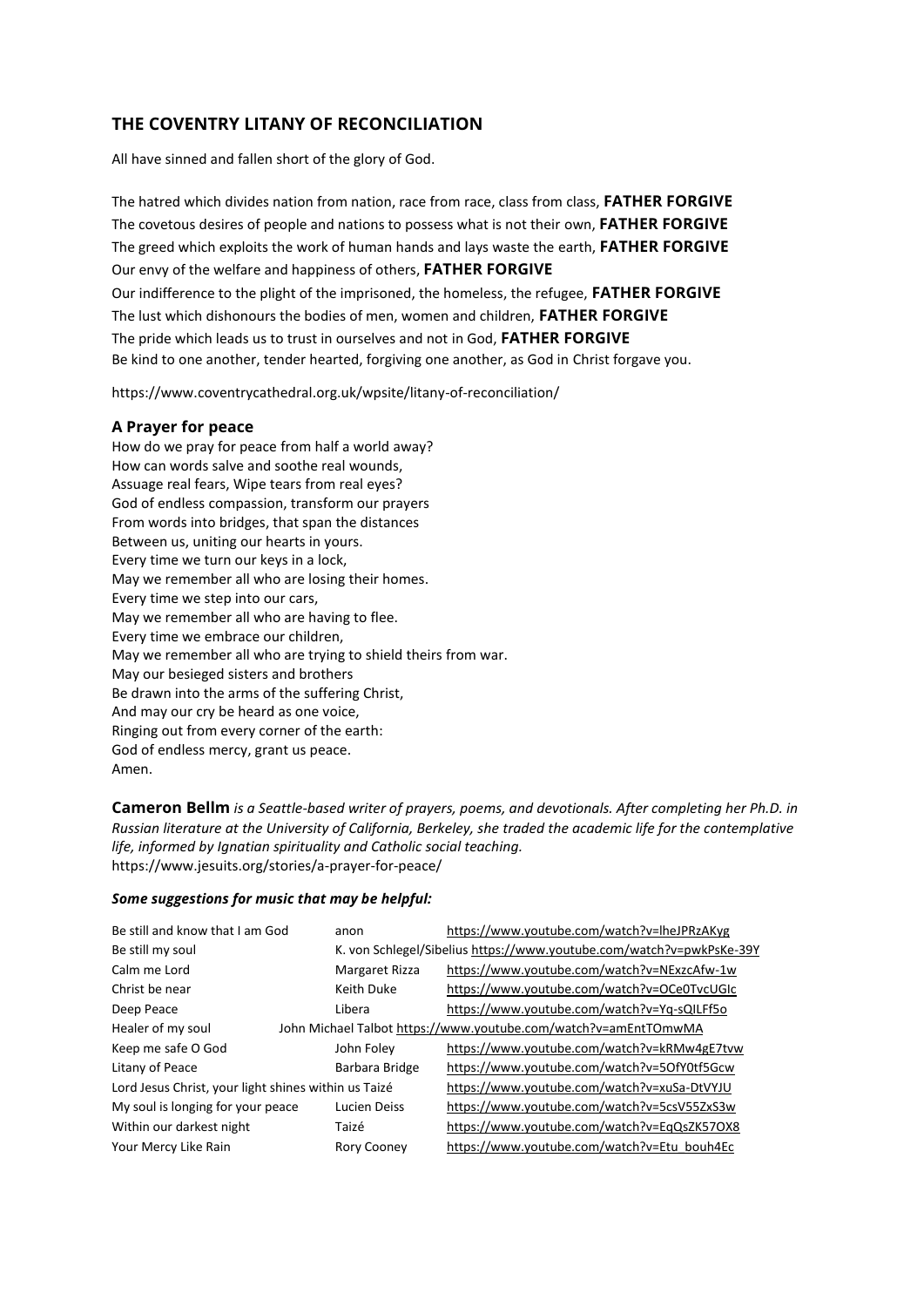#### **PRAYERS FOR PEACE**

#### **CAFOD**

Video on the Ukraine Appeal <https://www.youtube.com/watch?v=9yHWFwNtfCU>

Further information on Ukraine <https://cafod.org.uk/News/Emergencies-news/Ukraine-crisis>

Prayers for Ukraine <https://cafod.org.uk/Pray/Prayer-resources/Ukraine-intercessions>

Much loved, and older, prayers for peace

[https://cafod.org.uk/content/download/656/5982/version/6/file/Prayer\\_peace\\_popular](https://cafod.org.uk/content/download/656/5982/version/6/file/Prayer_peace_popular-collection_prayers.pdf)[collection\\_prayers.pdf](https://cafod.org.uk/content/download/656/5982/version/6/file/Prayer_peace_popular-collection_prayers.pdf)

#### **Pax Christi England and Wales**

<https://paxchristi.org.uk/wp/wp-content/uploads/2014/12/Prayers-for-Peace.pdf>

#### **Jesuits**

**<https://www.jesuit.org.uk/news/pray-for-peace-in-ukraine>**

**<https://www.jesuits.org/stories/pray-and-act-for-ukraine/>**

#### **Church of England**

[https://www.churchofengland.org/prayer-and-worship/worship-texts-and-resources/praying-peace](https://www.churchofengland.org/prayer-and-worship/worship-texts-and-resources/praying-peace-world)[world](https://www.churchofengland.org/prayer-and-worship/worship-texts-and-resources/praying-peace-world)

#### **The Methodist Church**

<https://www.methodist.org.uk/our-faith/prayer/prayer-for-peace-in-ukraine/>

**Taize**

[https://www.taize.fr/en\\_article33422.html](https://www.taize.fr/en_article33422.html)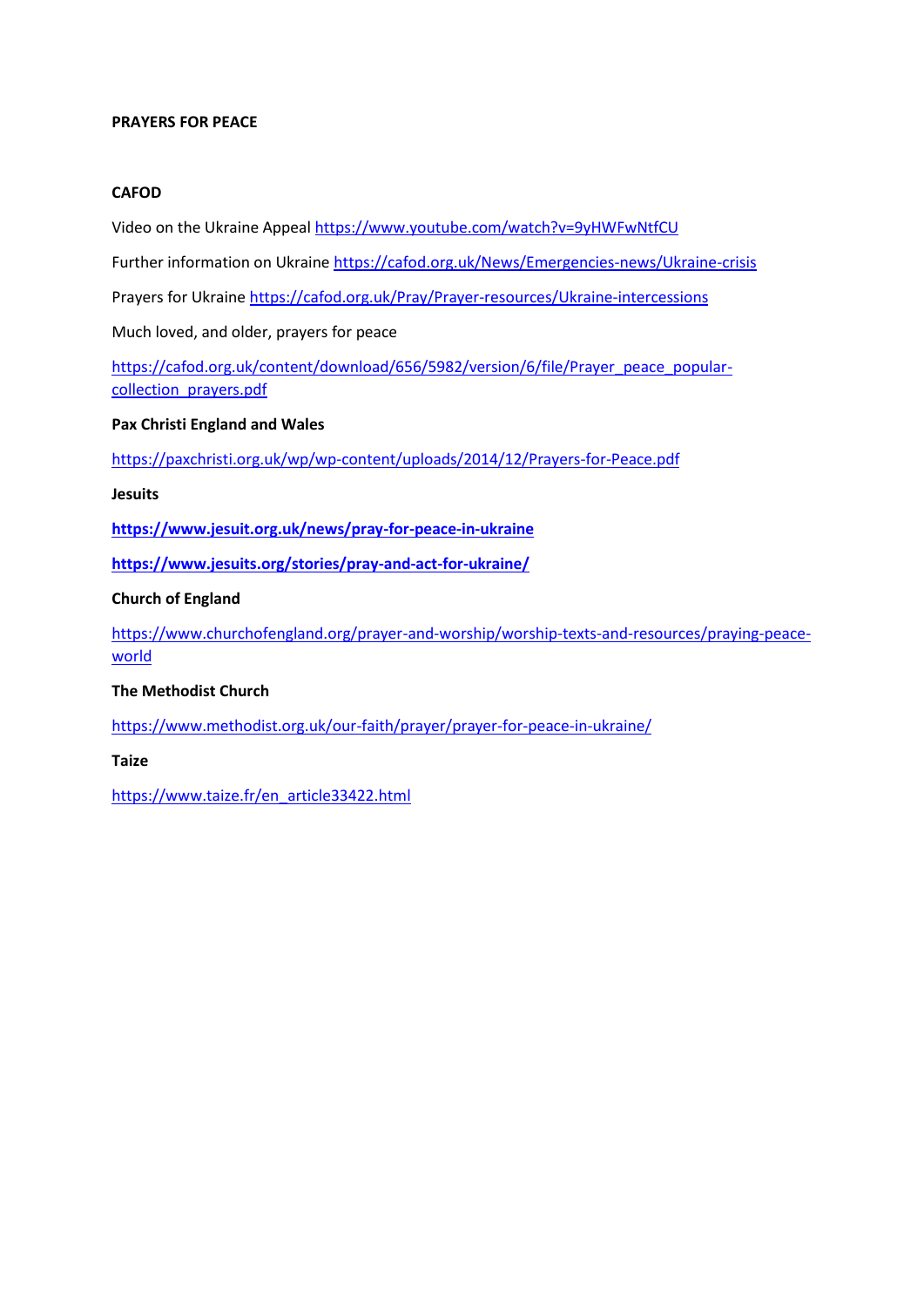# Churches across the UK and Ireland to unite in prayer for Ukraine

## **On the 3rd of April 2022, churches and Christians from across the UK and Ireland will come together in an act of witness to pray for the people of Ukraine and for an end to the conflict.**

Among the faith leaders supporting the act of witness are Archbishop Justin Welby, Cardinal Vincent Nichols, His Eminence Archbishop Nikitas, Rev Dr Hugh Osgood, Bishop Tedroy Powell, The Moderator of the Church of Scotland, Lord Wallace and The Most Reverend Andrew John the Archbishop of Wales.

Across the country, churches of all denominations are encouraging congregations to pray for Ukraine and to hold a visible act of witness – including the lighting of candles - in their local community.

National events will also take place in London, Edinburgh, Wales and Northern Ireland. In London, people are expected to come together, light a candle, and pray for the people of Ukraine outside the Ukrainian embassy.

Churches and Christian organisations continue to respond to the Russian invasion of Ukraine with prayers and appeals for aid. Christian Aid is working with partner organisations through the ACT Alliance to help people fleeing the war in Ukraine.

One of their partners, Hungarian Inter Church Aid (HIA), has sent food and other essentials to Transcarpathia in Ukraine. HIA has also scaled up a field office in Beregovo including providing tents, mobile toilets and blankets, to support tens of thousands of refugees.

## **The Archbishop of Canterbury, Justin Welby, said:**

"'When we pray, we invite the presence of God into the messiness and darkness of our world. When we pray together, we witness to the possibility of unity and the promise of reconciliation that God promises us in Jesus Christ.

"I urge all Christians to come together on the 3rd of April to pray and light candles for the people and the peace of Ukraine: to pray for hope for those fearful of the future, to pray for God's comfort for those suffering, and to pray for the Holy Spirit to turn hearts towards the compassion and justice that the resurrected Christ promises us will eventually prevail."

## **CTE Pentecostal and Charismatic President, Bishop Tedroy Powell, (Church of God of Prophecy) said:**

"Our current geo-political crises, and in particular Ukraine, cries out for lament, from our global ecclesial community!

*"'O God, why hast thou cast us off for ever? Why doth thine anger smoke against the sheep of thy pasture?' Psalm 74:1*.